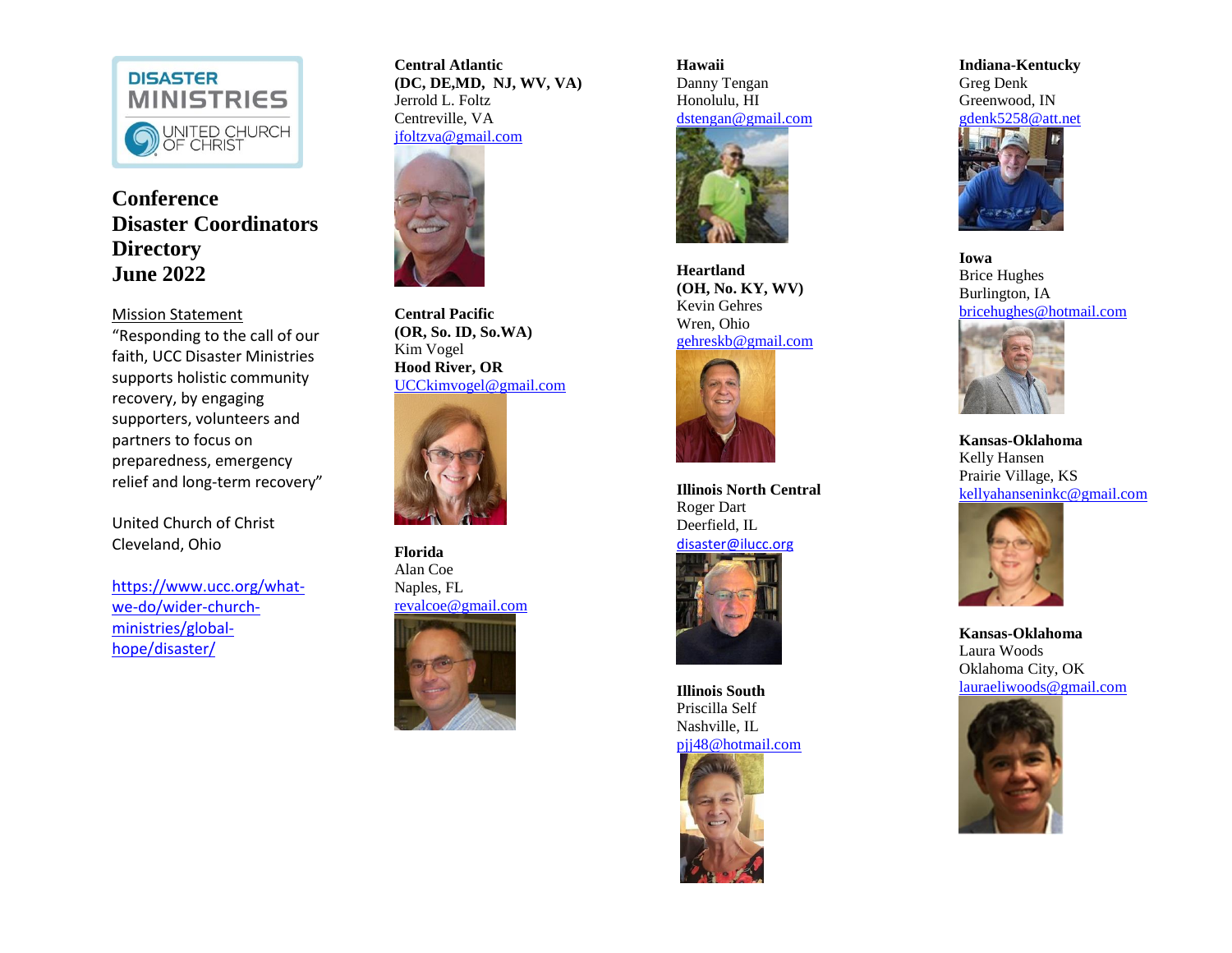**Maine** Jonna Jensen Augusta, ME [jjensen@maineucc.org](mailto:jjensen@maineucc.org)



**Michigan** Judith Booker Detroit, MI [jgarnell46@yahoo.com](mailto:jgarnell46@yahoo.com)



**Michigan** Roslyn Bouier Detroit, MI [bouierr@yahoo.com](mailto:bouierr@yahoo.com)



**Minnesota** Cris Phillips Minneapolis, MN [Sonoma566995@hotmail.com](mailto:Sonoma566995@hotmail.com)



**Missouri Mid-South (MO, AK)** Rev. Mary Nelson



**Montana-Northern Wyoming** Marc Ian Stewart Billings, MT



**Nebraska** Coral Parmenter Thedford, NE [coralparmenter@gmail.com](mailto:coralparmenter@gmail.com)



**New Hampshire** Daniel Adam Newport, NH [Danieladam.scc@gmail.com](mailto:Danieladam.scc@gmail.com)



**New York** Sue Frost Binghamton, NY



**Northern California-Nevada** Davena Jones Concord, CA



**Northern Plains (ND)** Darla Schafer Flasher, ND [randar@westriv.com](mailto:randar@westriv.com)



**Pacific Northwest (AK, WA, No. ID)** Mike Denton Seattle, WA



**Pennsylvania Central** Bill and Ellen Matten Boalsburg, PA [ellen.matten@gmail.com](mailto:ellen.matten@gmail.com) [beathomemd@comcast.net](mailto:beathomemd@comcast.net)



**Pennsylvania Northeast** Steve Hummel Bloomsburg, PA [revstevehummel@gmail.com](mailto:revstevehummel@gmail.com)



**Pennsylvania Southeast** Karl Jones Douglasville, PA [kjones275@comcast.net](mailto:kjones275@comcast.net)



**Pennsylvania West** Ryan Lucas Vandergrift, PA [ryanplucas@gmail.com](mailto:ryanplucas@gmail.com)

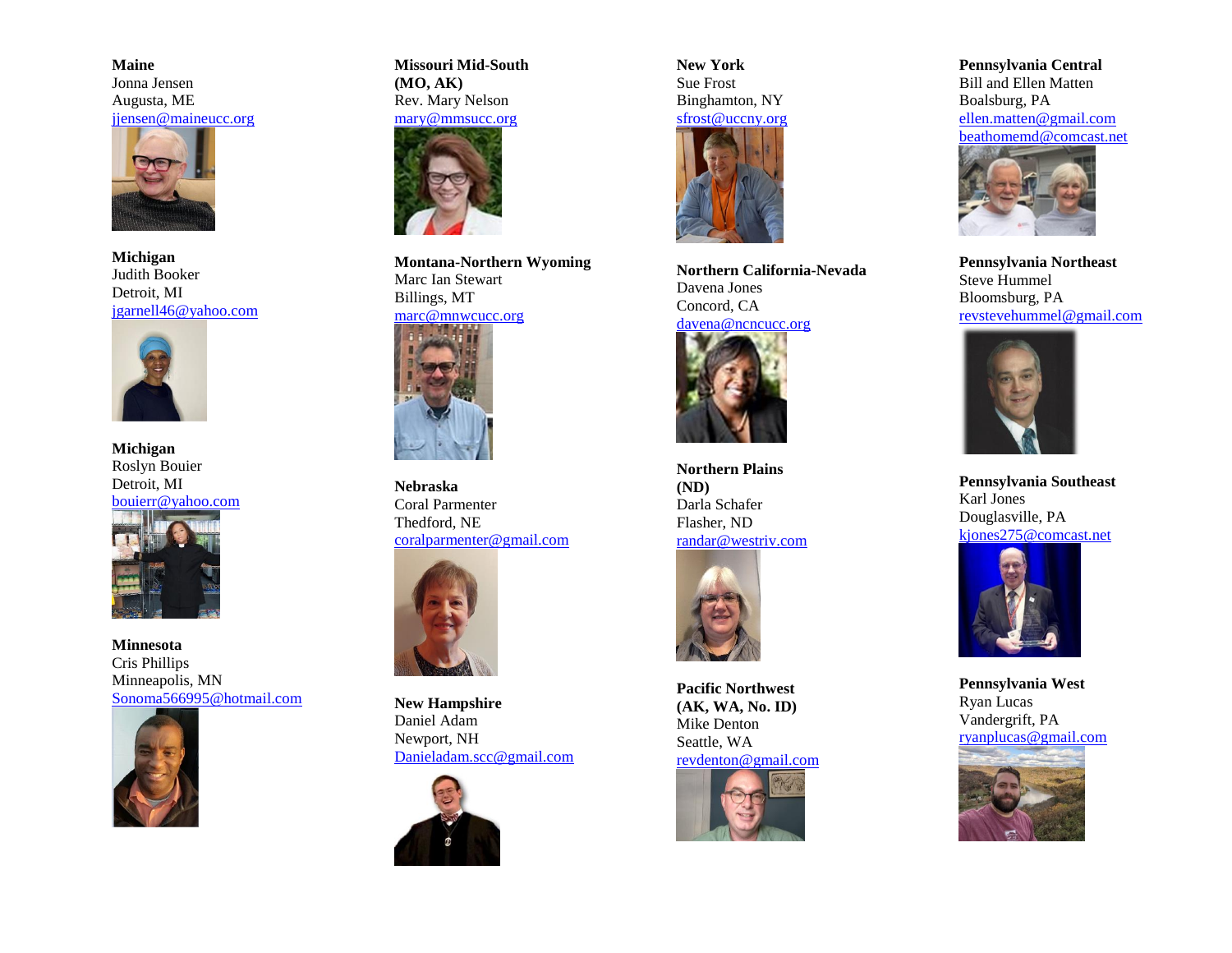**Rocky Mountain (CO, WY, E. NV, UT)** Beth Whipkey Eden, UT [majorinsight@gmail.com](mailto:majorinsight@gmail.com)



**South Central (LA, So. MS, TX)** Mona S. Lopez Humble, TX [revmona@gmail.com](mailto:revmona@gmail.com)



**South Central (LA, So. MS TX)** Phillip Hodson [Sccm@sccucc.org](mailto:Sccm@sccucc.org)



**South Dakota** Samantha Houser Sioux Falls, SD [samantha@ucctcm.org](mailto:samantha@ucctcm.org)



**Southeast (AL, GA, MS, SC, TN)** Rev. Kim Wood



**Southeast (TN)** JRae Rice-Cranford Waverly TN [pastorjrae@gmail.com](mailto:pastorjrae@gmail.com)



**Southern (NC, S VA)** Eddie Weathers [Eddie.weathers@yahoo.com](mailto:Eddie.weathers@yahoo.com)



**Southern California-Nevada** Virginia Arroyo Administrative Assistant



**Southern New England (CT, MA, RI)** Fred Meade [fredmeade@aol.com](mailto:fredmeade@aol.com)



**Southern New England (CT, MA, RI)** Philomena Hare [Philomena.hare@gmail.com](mailto:Philomena.hare@gmail.com)



**Southwest (AZ, NM, El Paso TX) Southwest Arizona** Gloria Smith Phoenix, AZ

[gsmithrev@aol.com](mailto:gsmithrev@aol.com)



**Southwest NM, El Paso TX** Tom Davis Albuquerque, NM [thdavis353@gmail.com](mailto:thdavis353@gmail.com)



**Vermont** Greg Briggs [pastor.greg.briggs@gmail.com](mailto:pastor.greg.briggs@gmail.com)



**Wisconsin** Chris Schoenwetter Sun Prairie, WI [chris\\_schoeny@hotmail.com](mailto:chris_schoeny@hotmail.com)